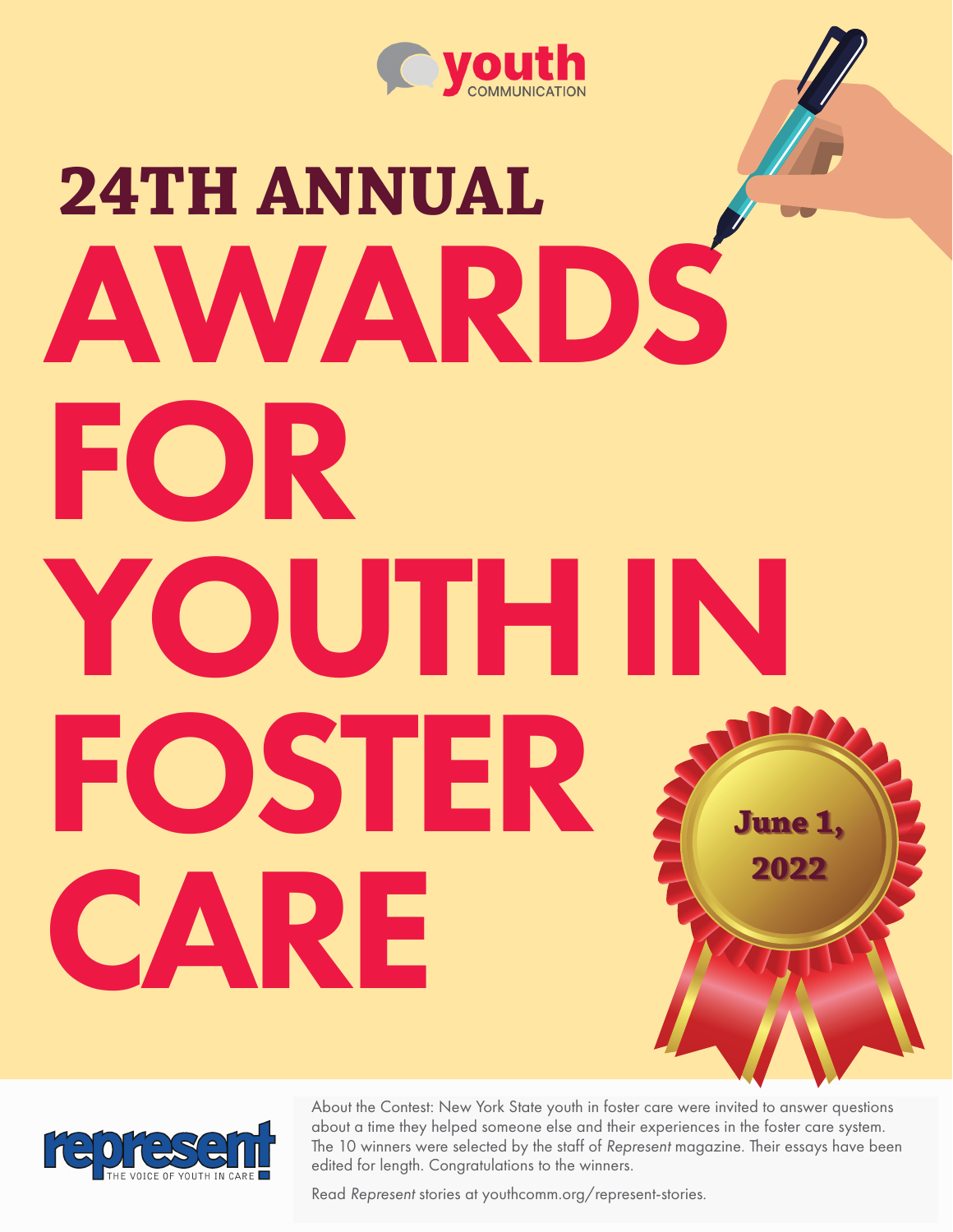THE MEANING OF HOME

## Osvaldo Omar Chum Domingo **Age: 17**

*Hillside Children's Center*

## **MY TWO HOMES**

I come to talk to you about what home means to me. When I was in Guatemala my home was full of people that cared about me. It was a place where I was welcomed. I was loved. It was a place where I could rest after going to school, playing soccer, or working all day to provide food and money for my mother and brothers. Even though there is much corruption and violence in Guatemala, my home provided a sense of safety. That was my home. Home was a feeling and a sense of belonging. Home was bigger than our house. Home was being a Guatemalan.

When I came to the United States, I left my home. I left my family, my village, my country. As I crossed the desert the miles between me and my home grew larger. I carried the sense of my home with me. It provided me comfort during some very frightening times when I didn't know what to do or expect.

When I arrived in the United States, I did not know what home would be like. I was placed in a detention camp in Phoenix, then sent to my father in New York. Life with my father ended when he left me alone at the farm. I was then placed in a foster home in Auburn, New York. It was just an American woman and me. She did not speak Spanish and I did not speak English.

I was enrolled in high school and BOCES. I had not been in school for five years. It was a very nervous time. I received care from doctors and a dentist. In Guatemala there is no opportunity to receive such things. I had my own room and bed in my foster home. My foster mother helped to make this room feel comfortable for me.

There were many days when I wondered if I should go back home. Over time, though, I realized I now have two homes, one in Guatemala and one in Auburn, New York. While they are very different, they are both my homes.

I am Guatemalan by birth and American by choice.

When I get off the school bus now, I am thankful most for this opportunity to be in the United States. Home is now a place where I can relax. Where I have food to eat, my own bed, good comforts, and a better life. Home is now a place where I am safe and have time to study, play soccer, write music, sing, and enjoy friends. I have people who love and support me. I can take time to prepare for my future.

I look forward to visiting my hometown in Guatemala again when I can receive a visa, but until then I know I am already home.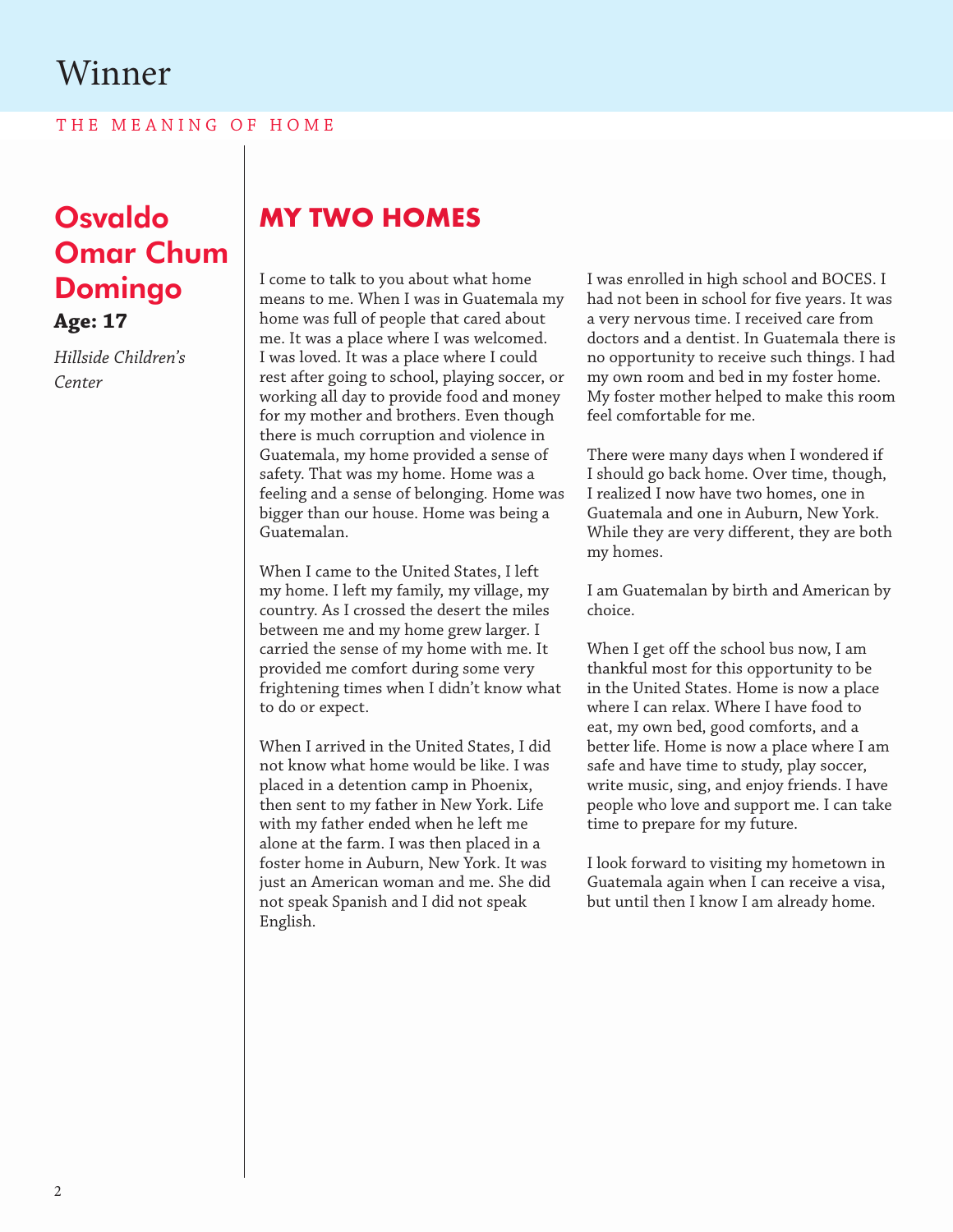#### ON REUNITING WITH FAMILY AFTER FOSTER CARE

R.E. **Age: 16**

*SCO Family of Services*

#### **TRYING TO FORGIVE MY MOTHER**

After 18 months in foster care, I returned home to live with my mother. The transition back was easy enough. I was brimming with excitement about returning to normalcy and starting high school while at my mom's house. My future seemed bright. As the weeks went by, though, I started to regret my decision to come back home.

At first, I was anxious about being separated from my older sister. She had been my anchor throughout the tumultuous times. She acted as my mother figure and caretaker, which I was grateful for. I felt a sense of loss in the first few weeks back at home and could not figure out why. I missed something so deeply and intensely, but I could not pinpoint the root cause.

I missed my sister's astounding capacity to be domineering and gentle at the same time. Her patience and tranquility. Her tendency to always quench my curiosities and answer my dumb questions. She was the epitome of wonder to me. And losing that was the hardest blow.

What's more, I did not know how to deal with my mother's mental turmoil.

I told myself that she would get better as time went on. That she would develop a semblance of decency. So during those first few months, I denied that my mother was deteriorating mentally. Her projections, aggressions, and verbal and emotional abuse would not deter me from my effort to be optimistic in the slightest.

I kept looking forward to the light at the end of the tunnel, that one day she would get professional help and heal. But her narcissism, selfishness, and bitterness worsened as time passed.

We did not have the money to get her therapy or a doctor to deal with her unhealed trauma. Money would have made things easier for her and, in turn, would have made things easier for me.

Countless times, I considered going back into foster care, and every time, I decided not to because I did not want to leave my mom alone. I have learned that there is something beyond the surface. My mom would not even allow me to consider going back into foster care because she has a fear of being alone.

After reading books about trauma and healing, I started to have more empathy towards her. While hard at first, I started to see the oppressor as a victim. I learned through my sister about my mother's past and why she is the way she is. I learned more about my father back in Uzbekistan and more about my own roots. I started reflecting on my own experiences as an immigrant—and how much harder it must have been for my mother.

This has led to a change in perspective. I have learned that I need to forgive my mother if I want to be free myself. I have learned that I need to meet her in my mind and no longer sizzle. I know that I must forgive so I can heal. And I will. One day, I will fully forgive her and end this generational cycle.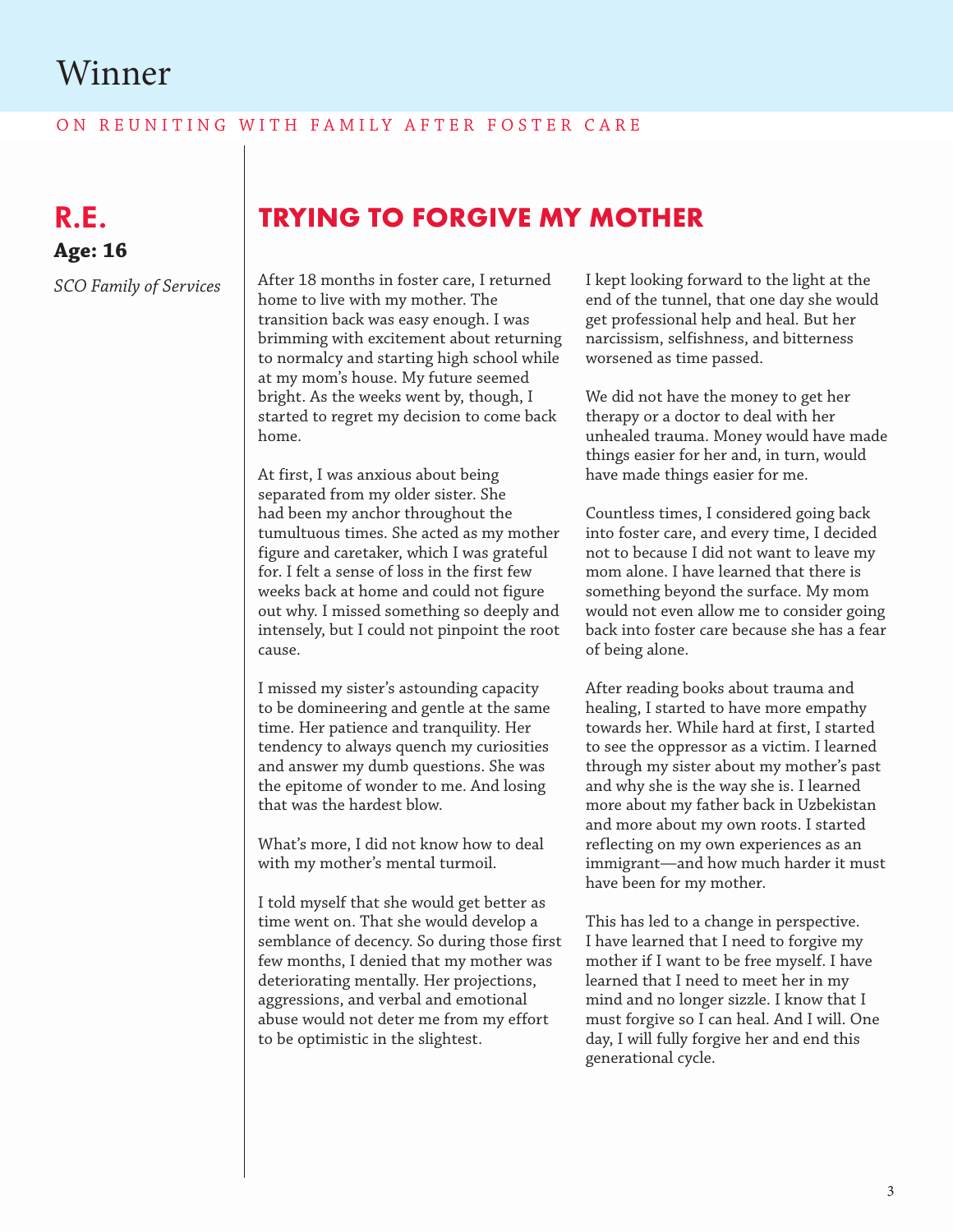HOW I HELPED SOMEONE

#### S.A. Masih Ghazanfari **Age: 18**

*Toomey Residential and Community Services*

#### **PAYING IT FORWARD IN MY NEW COMMUNITY**

I moved to the United States after leaving Ukraine as an Afghan refugee when I was about 14 years old. I have been living in Aurora, New York for the past three years. Aurora is a beautiful village that is far away from the population and noise of the city. There are trees, a variety of crops, a lot of flowers, and beautiful Cayuga Lake. From the day I arrived I felt like I belonged to this beautiful community of Aurora.

What made me feel welcomed in Aurora was going to school. School in the United States was very different from my experience in Afghanistan. I think my teachers and counselor understood this and, during my first few weeks at school, they walked me to my classes. They made sure that I was comfortable in the cafeteria and gym.

In these past years I've gained so much from my community that I wanted to give back. When opportunities arose where I could help others, I jumped at the chance.

In November of 2021, my National Honor Society adviser mentioned that a teacher needed help painting a room at the high school. I spoke to the teacher. We have been working about a half an hour each day after school painting the room black and white. Together we made wooden bulletin boards for the walls. It is a great feeling when teachers tell me how pleased they are with the room. They are looking forward to using it soon.

I've also given back to my classmates. Being a new student in the US was difficult for me in the beginning. I had to learn English, which was not my native language. I worked hard and now I am able to help other students who struggle academically like I once did.

Presently, there are a few students from Guatemala at my school who are learning English. When I finish my school assignments I tutor them in economics, English, and personal finance. I'm proud to announce that the students are passing all three classes. I feel honored to help my fellow students in an area in which I also needed help in the past. It's my way of "paying it forward"!

I also volunteered at the Wells College food pantry. I went to a local church in Aurora to collect food for the College. I helped set up the room to make the food easily accessible to students in need. I believe this service helped to limit the spread of COVID, because students were able to remain on campus to eat. Also, students were able to have a nutritious meal through this food delivery.

Aurora is a place I have learned to call home, even though I am not originally from this small little town. It has supported and nurtured my growth through high school. It has given me kindness and respect and I am honored to "pay it forward"!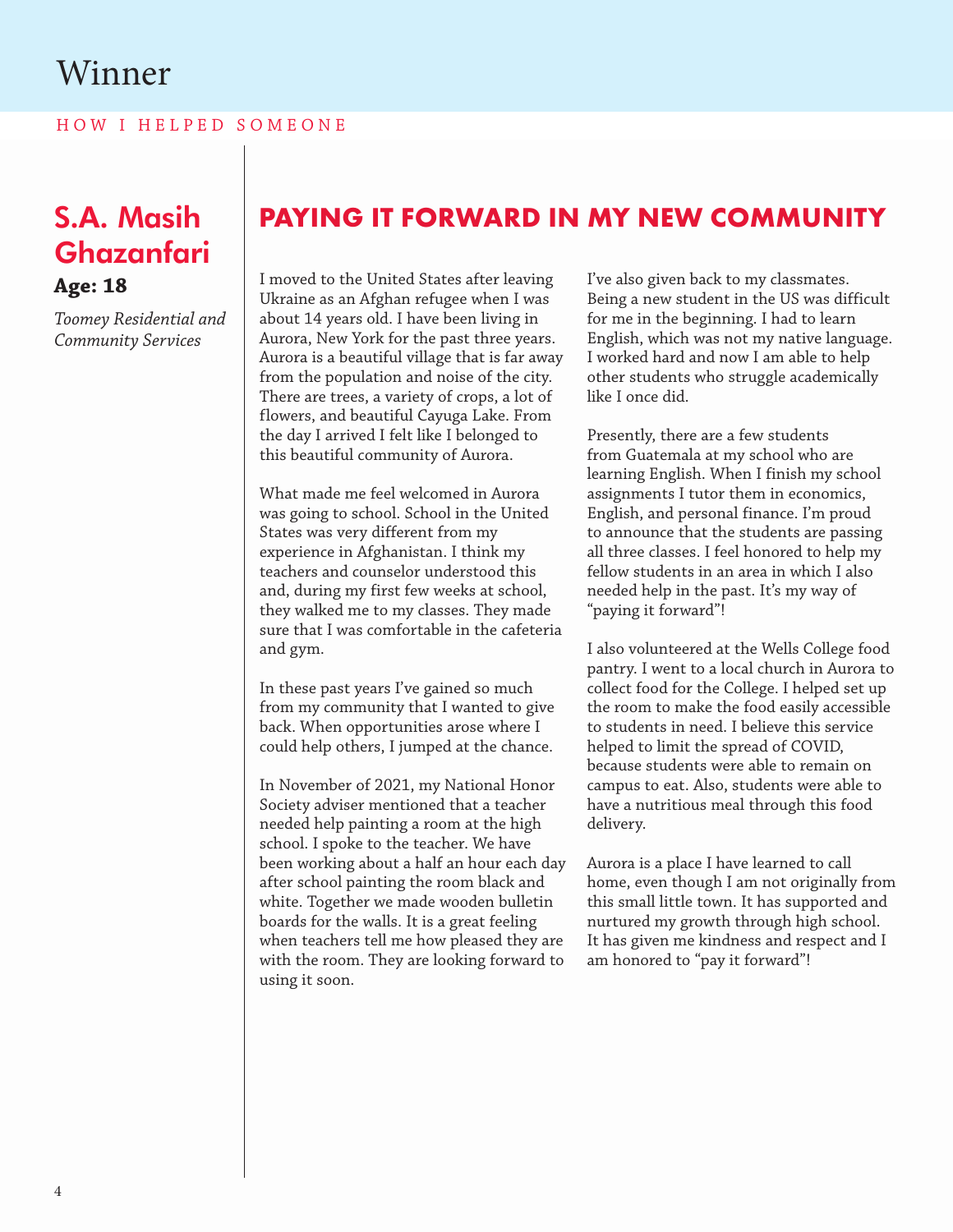ON ENTERING FOSTER CARE

Steven Jones **Age: 17**

*Seamen's Society for Children and Families*

## **SUPERFICIAL LOVE**

"You can tell me. I am your grandma." My hands were sweaty, and my heart raced intensely as my body sank into her leather couch.

I finally said, "I am gay."

"You're joking right," she said with confusion.

"No, I'm not," I replied.

"Don't be silly…. This gotta be a prank," she continued.

There was an awkward silence as tears fell out of my eyes and onto my clothes. I could feel her gazing at me with disappointment.

"That's an abomination in the eyes of the Lord," she murmured.

She jumped up from the couch, rushed into her bedroom, and slammed her door shut with a loud bang.

"It is a choice. It's not normal! He was brainwashed into thinking it's okay because he has been around women all his life. He wasn't born a fa\*\*ot! No one is!"

My jaw clenched, and my leg started to tremble. Apparently, she was talking to my uncle and exposing all my information to the family. Feeling so disrespected and misunderstood, I stormed into my room, crying.

My grandmother treated me as if I had a disease after that day. As tensions in the house became prominent, my confidence in my sexuality grew even more. This angered my grandmother and she would often confuse my demand for respect with disrespect.

I excelled in my schoolwork, worked in retail, and participated in an academic program (SEO Scholars) every week. It wasn't easy to manage these responsibilities and then come home to face my grandmother. It got so bad that I had to call 911 when I came home from work one evening to see all my clothes hanging out of ripped trash bags. My clothes and shoes were just thrown on the ground. I couldn't believe my eyes, and I started to ring the doorbell. After five minutes of nonstop ringing, my grandmother moved toward the front door and said, "You're not allowed in this house anymore." She then slammed the door.

It was dark, exposing, and alienating. Vulnerably, I sat on the concrete and wept. All I could think about was my future and my little sister's wellbeing. I called many family members and they told me they couldn't help me. The police were my last resort.

Ultimately, I concluded that I would be put into foster care and learn to adapt to a new environment. I refuse to let my grandmother's toxic household hinder me and make me neglect my academics and responsibilities. If anything, it has caused me to value my independence.

Even though one door has shut, there's always another open with opportunity.

Being in foster care may not be considered an opportunity by others, but it has changed my definition of family: Blood doesn't make family — genuine support does. Friends who show acceptance and empathy are my real family. My best supporters are people who encourage me to become the best version of myself and hold me accountable for my dreams and goals.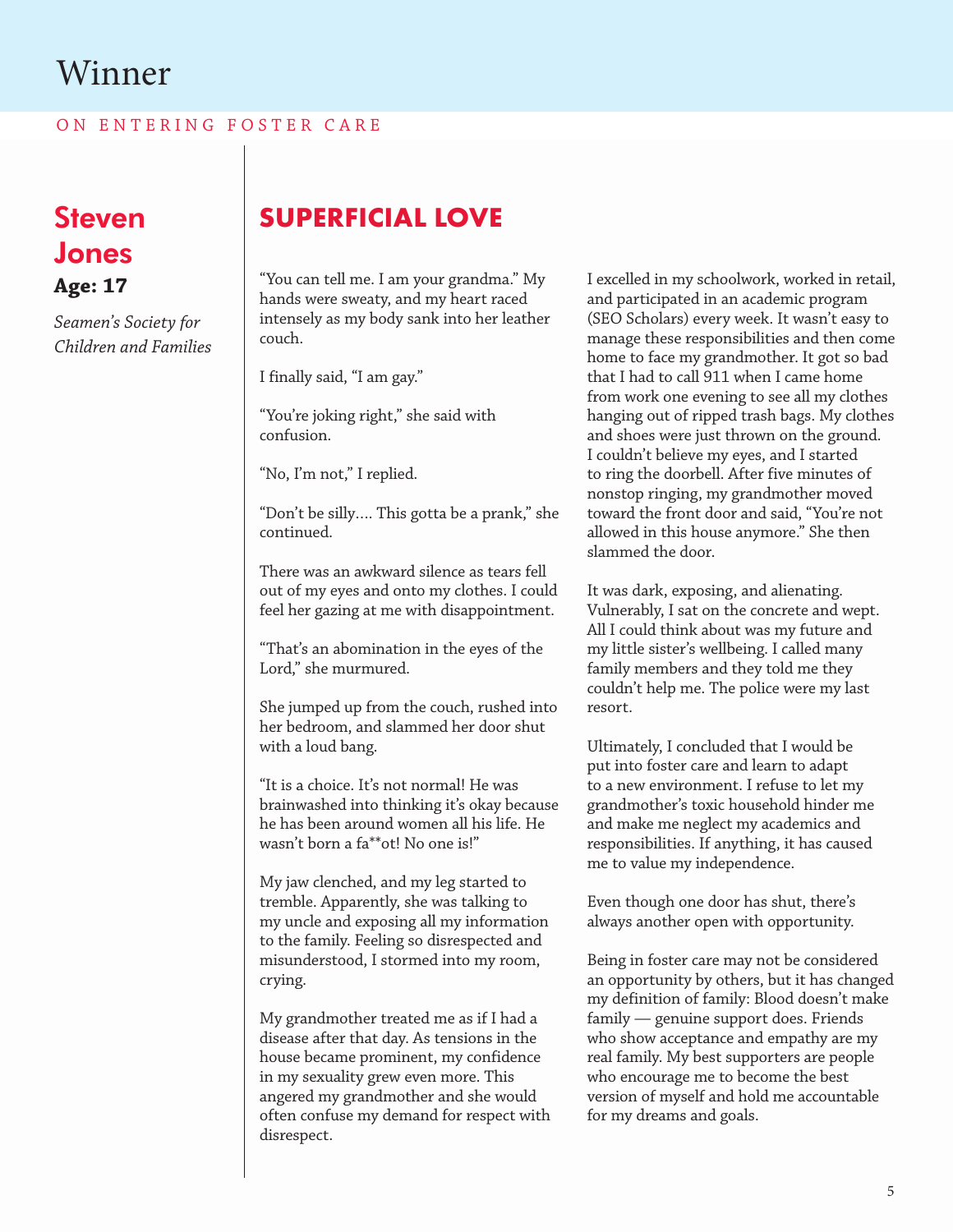THE MEANING OF HOME

#### Shafaath Khan **Age: 20**

*Little Flower Children and Family Services*

#### **HOME IS SOMEWHERE I'M GOING**

Home, according to Webster's Dictionary, is defined as "the place where one lives permanently, especially as a member of a family or household." When I returned to this country after 11 years in my mother's homeland of Bangladesh, I was promised a "home." What I got upon my arrival was a house with a woman and other foster children. There was no privacy, although I did have my own room. There was no loving and warm environment, and there certainly was never a feeling of "family" or belonging.

After four long years, I am still a stranger to these people I cohabitate with. I left behind a mother who loved me but could not provide a roof over my head or an opportunity for education. What I have endured the past four years are strict rules, cruel intentions, and restrictions preventing me from freely practicing my religion and its dietary guidelines (an "eat what's in front of you or starve" type of household).

What I look forward to are the opportunities that I know lie ahead. Before my time in foster care, I survived homelessness, hunger, and abuse. Today, I understand that a college education will afford me the chance to make a home for myself, whether it be in the temporary dorms for four years or through the housing programs for youth in foster care as they "age out."

My definition of home comes from what I have learned from my teachers and friends who know and love me. They accept me for who I am. I know that when a person, stranger or friend, enters my living space, they will feel the comfort and peace that I will put forth, as a person who practices positivity. There will be an aura about my home that will hopefully put others at ease.

Another definition of home is "a place where one rests or lives." I have merely existed before now. As the British writer and poet Warsan Shire said, "At the end of the day, it isn't where I came from. Maybe home is somewhere I'm going and never have been before."

Wherever that is, I will live my best life and finally be home.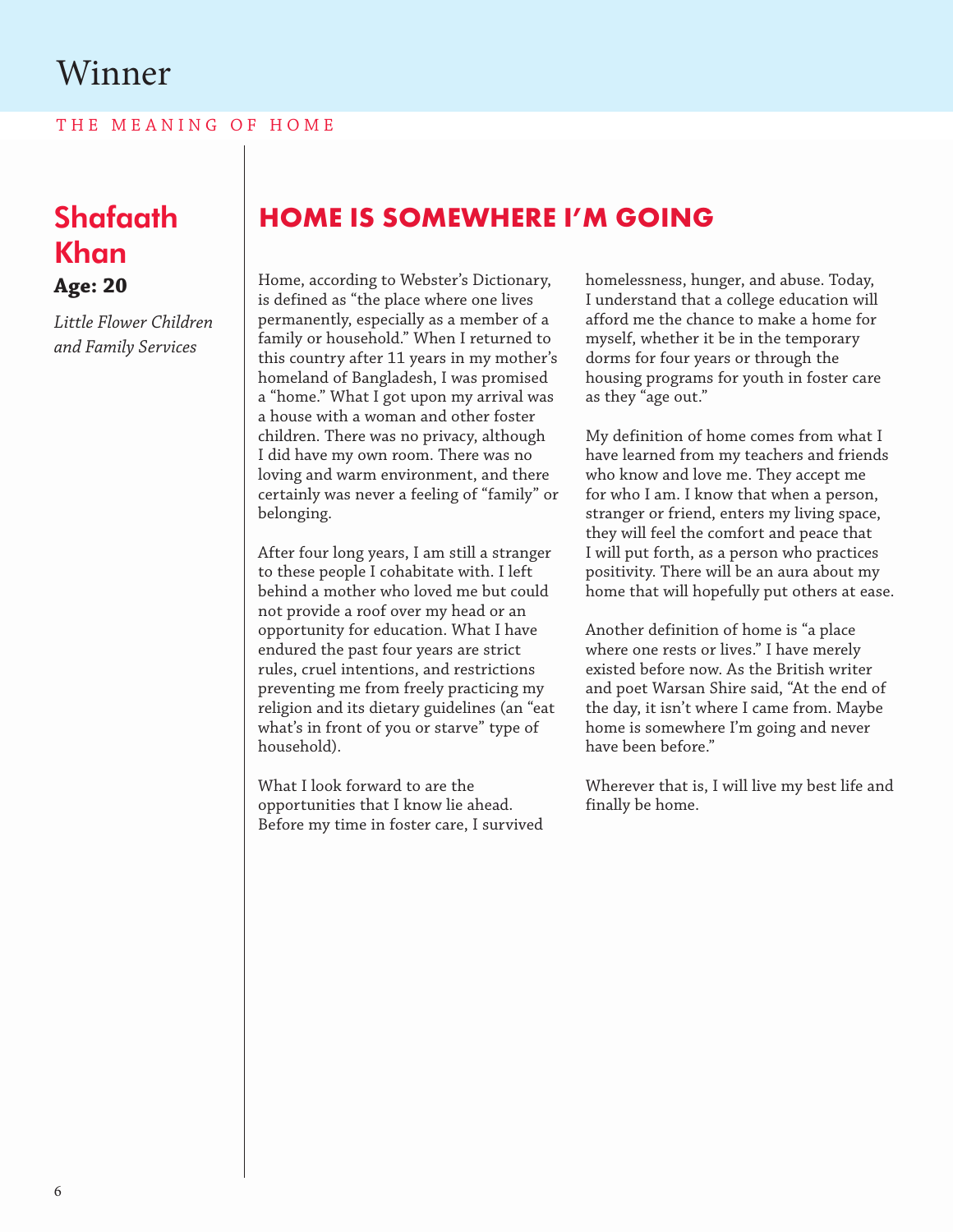HOW I HELPED SOMEONE

## Reannon **Matulewich**

**Age: 17**

*KidsPeace*

#### **BECOMING AN ADVOCATE FOR FOSTER CHILDREN**

At the age of 15, I created two films through ENGN, a community-based civic creative center, to raise awareness of the issues that exist in foster care. This was the start of my advocacy work. Eight years in foster care aided me in developing my perspective on the flaws of the system.

In the summer of 2020, I had the privilege of joining a filmmaking program that ENGN held for teens. In this program, I created a collaborative film with seven other teens that were featured in a documentary filmed by ADOBE Inc.

As a result, I was featured on the ADOBE website. In the beginning stages of the COVID-19 pandemic, I was invited to speak about my film and my perspectives on foster care at a symposium full of social workers and foster parents. The symposium was canceled and never rescheduled due to the pandemic. However, this didn't stop my drive to share my story about foster care and be a voice to help my community.

At the end of 2020, I started to work on substance abuse prevention through Sullivan Allies Leading Together (SALT). I designed stickers that were posted all over Sullivan County on pizza boxes and alcohol packages during Thanksgiving and Super Bowl time. The goal of these stickers was to hopefully deter the youth from alcohol use during these pressuring times. Because of this project, SALT made me a youth ambassador for the organization.

The stigma around substance abuse and foster children is what motivated me to work on substance abuse prevention. Society tends to assume that foster children will fall into addiction because of the adversity we face. My parents were both addicted to narcotic substances and alcohol. I grew up in an environment that normalized drug and alcohol use. I continue to see my older brothers use drugs and alcohol as a form of self-medication for their mental health struggles.

These experiences have driven me away from the path of addiction that my parents and older brothers have paved. They've opened my eyes to the negative effects addiction has on the individual and the people surrounding them.

Addiction is the reason some families are broken. I've witnessed too many children, including myself, become traumatized because of addiction to drugs and alcohol. I want to use my voice and passion to prevent this from happening to families and children in the future.

Due to my work with SALT, I was chosen to speak with the two senators of New York State, Kristen Gillibrand and Chuck Schumer, in early 2021 to present the advocacy projects I've designed and developed.

I wish to continue serving my community through advocacy work on behalf of foster children and people in need overall.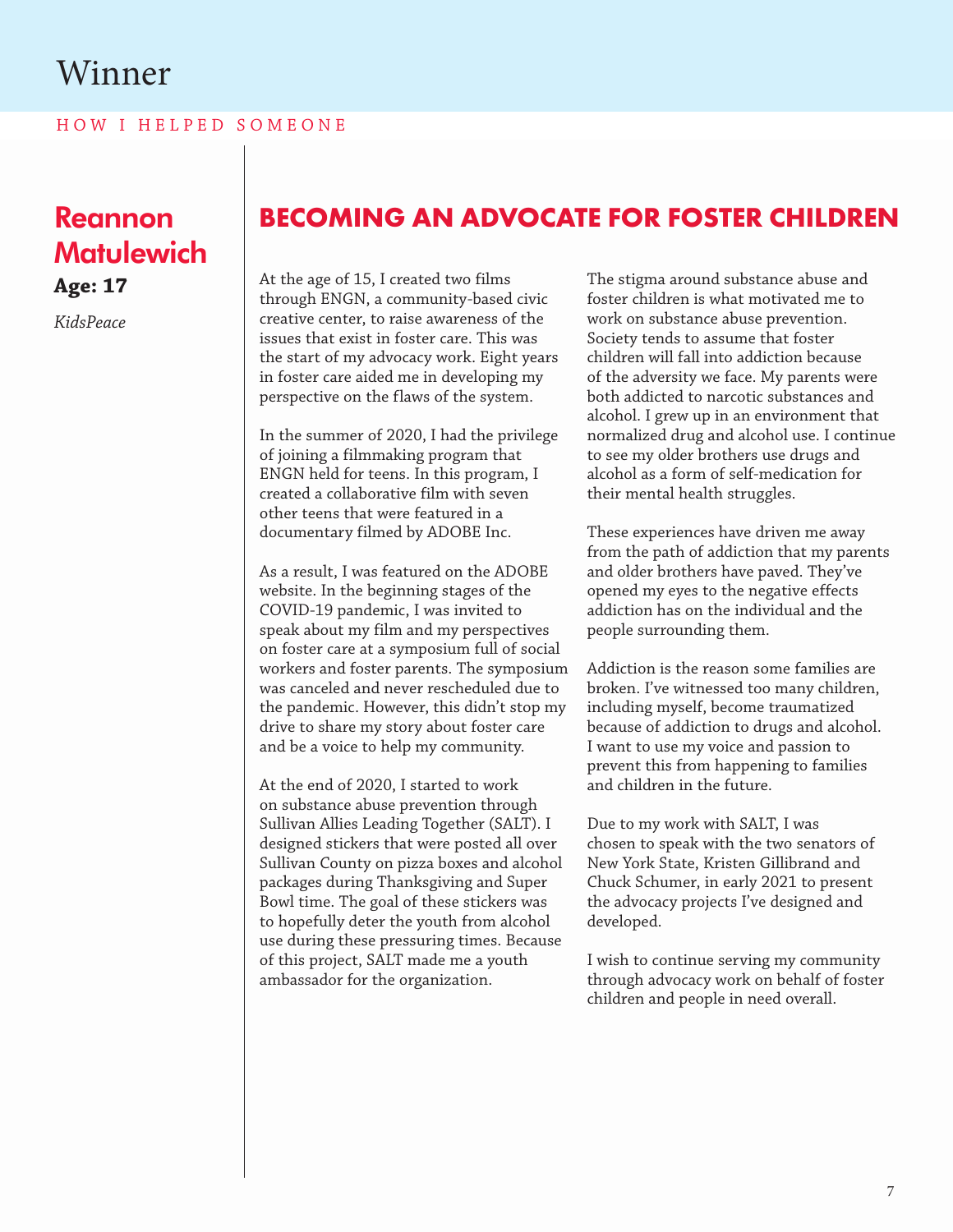GETTING HELP AT SCHOOL

**Carneicia** M. **Age: 18**

*JCCA*

#### **GRATEFUL FOR MY TEACHER**

I've always been a person that solves my problems on my own. I never liked to ask for help. Besides, it was rarely ever offered to me. I believed that if I relied on people too much, I wouldn't be able to take care of myself. I thought that if I tried to ask for help, it would blow up in my face.

I used to get great grades in school. I never had a reason to worry about them slipping until this year. I'm in my last year of high school. For certain personal reasons, I lost the motivation to get through school. Although I'm not yet comfortable with sharing these reasons, I can say that they tampered with my moods and made me feel depressed or melancholy. Sometimes, I would just stay in bed and sleep rather than go to school. When I realized that I would end up failing, I wanted to do better, but I didn't know how. I wasn't sure that I could do it alone. It turns out that I didn't have to because Ms. C, one of my teachers, had a plan to help me.

Ms. C was a kind, cheerful person who always tried to brighten up someone's day. She would try to help students who were struggling in school. She had a wacky, punfilled sense of humor, which always made me laugh. She was a great teacher with whom I had a good relationship.

I wasn't used to being offered assistance of any kind. I wasn't sure if I should accept it at first. I remembered how asking for help always went wrong for me. I felt like it was a trick, a trap for me to fall into. But I knew that I desperately needed the help. Still, I was a bit skeptical. I was already halfway through the school year anyway. My grades were so low that they didn't seem fixable.

Then, Ms. C began to share her plans with me. The plan was for me to come to school more often and on time, catch up on work, and start the new marking period fresh. She told me to ask for extra credit. She even calculated the grade that I would need to be able to pass. I began to have hope. It wasn't impossible to fix my grades. If I followed the plan and did my work, I would be able to graduate!

So, I began following the plan. I was doing my classwork, going to school on time, and doing extra credit work. I saw a lot of improvement. I felt lighter, more jubilant. I had a chance to pass! Even though the school year isn't over yet, I can see that I'm on track to graduate on time. I'll even be able to go to college.

I'm so thankful to Ms. C for everything she has done for me. I hope to make her, and myself, proud.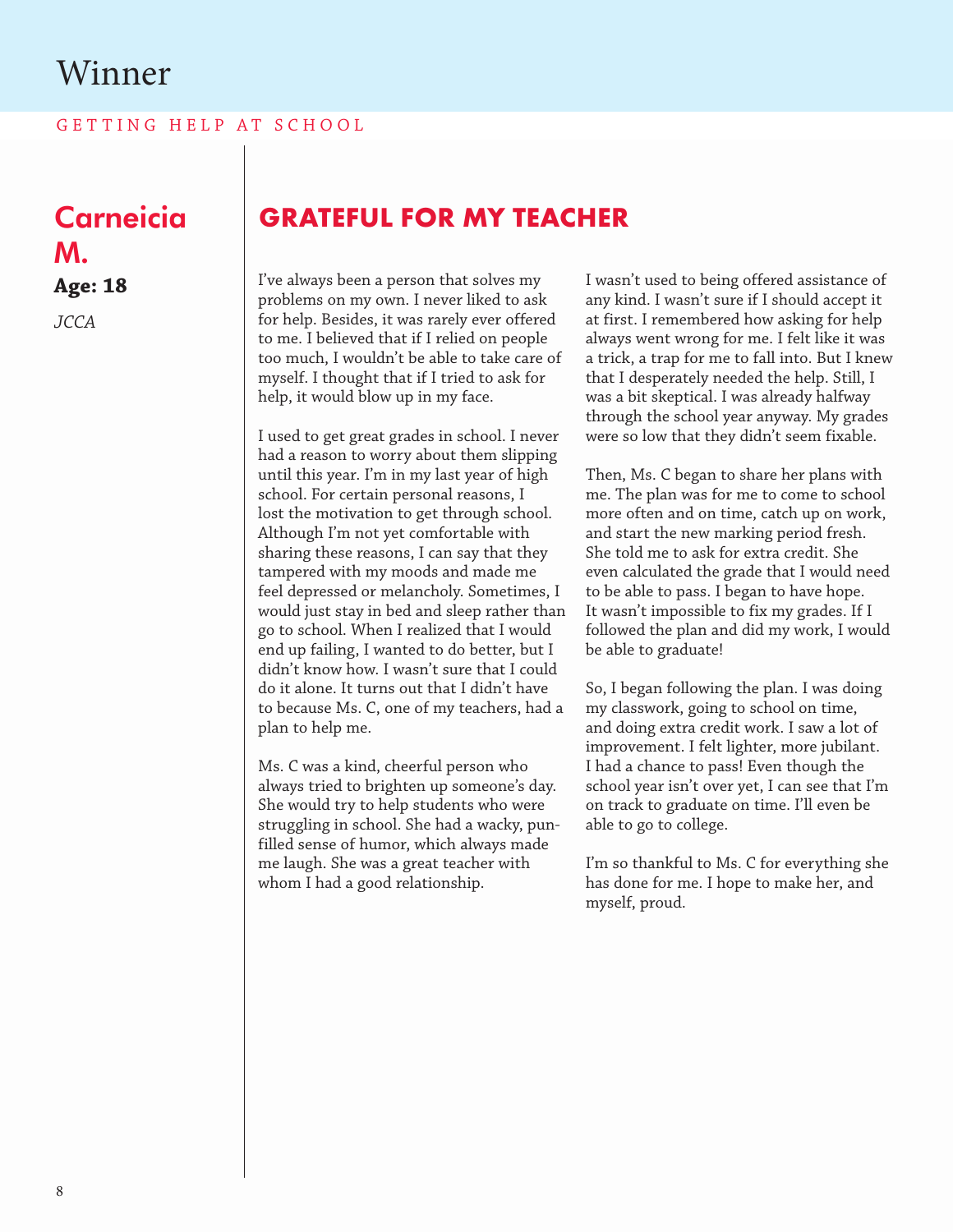HOW I HELPED SOMEONE

## Eowyn Cosantóir

**Age: 17**

*JCCA*

#### **MY PASSION FOR RESCUING ANIMALS**

Since I was little, I have absolutely adored and loved animals, from snakes and rats to cows, horses, and elephants. My love of animals started with our family dog during my childhood. Because of the difficult experiences I had growing up, our dog became my mom. Ever since then I have had a profound bond and connection with animals.

I want my life's work to be helping animals, regardless of what it takes. Over the years, I have been able to rescue and help numerous cats. It started when I was placed in a foster home in Brooklyn. I ran into three different colonies of cats. The first colony had about 10 to 15 cats, the second had about 15 to 20, and the third had about 10. I started by feeding them and giving them water.

However, I soon reached out to animal rescuers in Brooklyn that could get the friendly cats into loving homes and the feral or semi-feral cats TNR-ed (TNR stands for trap, neuter/spay, and return). This is a process by which semi-ferals and ferals are trapped, then spayed or neutered, and then released back into their colonies, since they cannot be put into homes.

I was able to start working with two very kind rescuers. Since I was not yet 18, I could not TNR myself. These women helped me TNR more than 10 cats, with seven of those cats going into loving homes. My favorite one was named Socks, a brindle

and white tabby. She is now in an extremely loving home and her dads dote on her. When I knew I had to move between foster care placements, I was able to find people to feed and take care of the cat colonies nearby. Since then, I have also done a couple of other rescues.

A student from my school called me one day knowing that I rescue animals and asked me to take a two-month-old kitten that she found in a dumpster. I reached out to my contacts, and before long she was at the vet and then into a loving "paw-ster" home!

I have so many other tales to tell, but there is not enough space in this essay. I do, however, want to mention my most recent rescue. A week ago, I rescued a black cat with a small white patch on his chest. What's funny is I hadn't seen him in weeks, and I had been trying to rescue a different cat altogether. But he showed up, so I got him into a carrier and off he went to the vet.

Helping animals is an everyday part of my life and will continue to be because it is my passion. I will do whatever it takes to help and rescue animals. They cannot stand up for themselves or help themselves, so that is what I feel I must do. I will never stop rescuing and helping animals.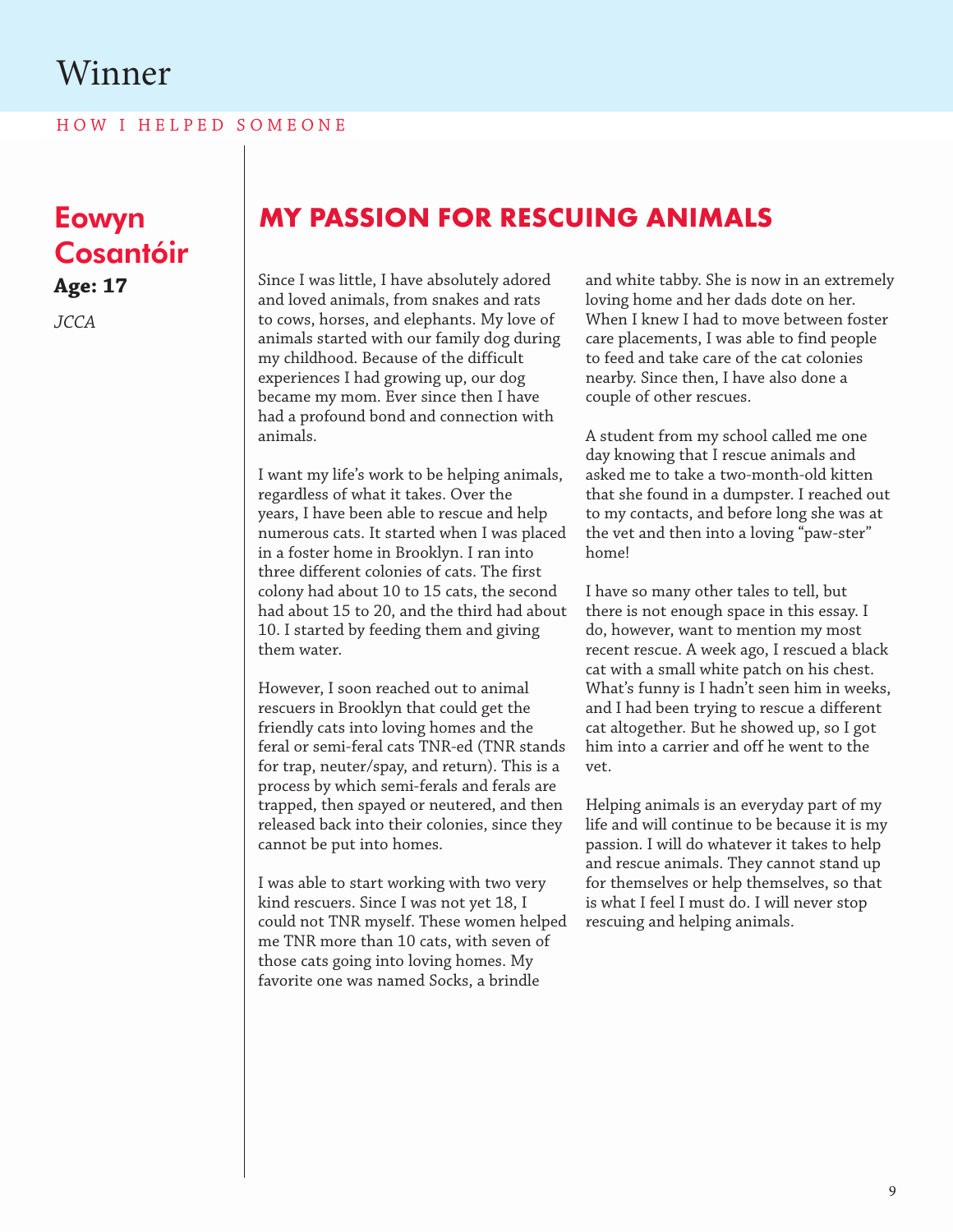H O W I H E L P E D S O M E O N E

#### Sadiqah **Whittington Age: 17**

*SCO Family of Services*

#### **WHY I EMPATHIZE WITH THOSE IN NEED**

It's been about eight years since the tables were turned.

Just about eight years since it was me sitting on the concrete ground near Port Authority asking strangers for spare change. I had never been to New York City before and I remember the lights and the noise so clearly. I remember lying on the bench with my three younger siblings under one blanket, huddled together trying to stay warm.

My mom had been talking to other homeless people to get advice on how we'd make it out of the cold and to somewhere safe. She had used her last \$50 to get us train tickets so we could get away from her abusive boyfriend.

I'm sure that all the strangers that stared at me in pure disgust would have been a little more willing to help if they had known my story. I am the oldest of four, my mom was an alcoholic, we had no place to go, and we were just so hungry. If they had known more, maybe they would have done more. But in the moment, all they saw was my 9-year-old fragile body in their way, begging for change. It's been just about eight years since I was starving in a city full of people, ignored.

Eight years later, I am grown up now. I work and have been accepted into my top choice for college. I have completely acclimated to life in New York City. That time eight years ago seems like another lifetime for me, and yet that moment never leaves me.

My friends, who have never experienced what I have, ask me all the time, "Why do you always give them money?" "Them" being those that they ignore, those that they subconsciously don't see as more than someone in their way.

I usually lie when my friends ask me this, because it is not an appealing story to tell them that, once upon a time, I was in a similar situation. I tell them it's because I feel bad or because I don't like to carry around change. In reality, I give people in need what I have because someone did it for me once.

I know personally what fifty cents from a stranger can do. Every penny adds up. It does not seem like much, but sometimes fifty cents are all that's needed. I don't need to know their story because whatever it is, it's important. They matter, just like I mattered. I know that now.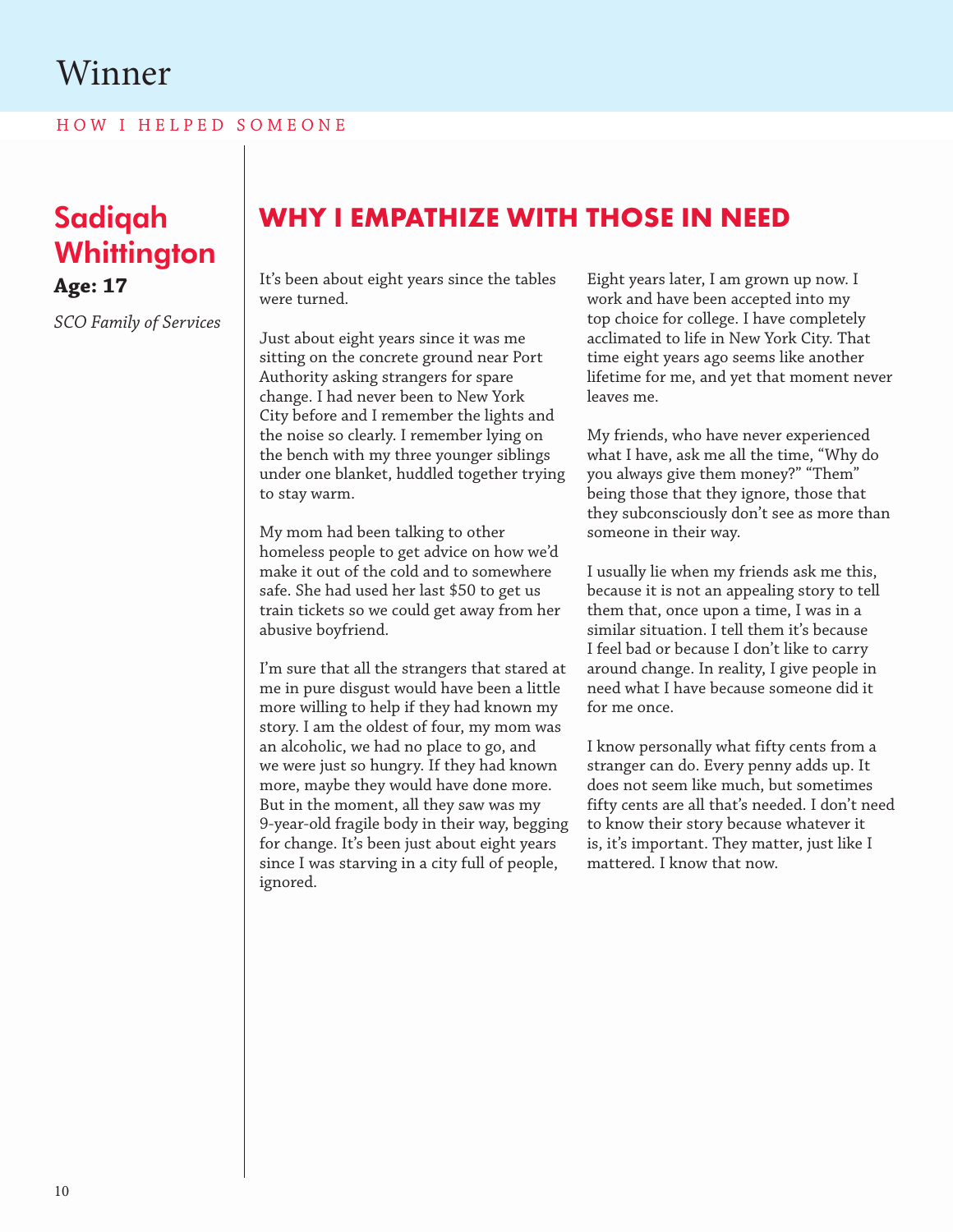HOW I HELPED SOMEONE

# Williams **Age: 16**

*Northern Rivers Family of Services* 

## Hamid **BECOMING AN OLDER BROTHER**

Growing up, I always wanted to have an older brother. When I was eleven, I moved to a foster home that had an older brother. He kept me out of trouble and made sure I was focused on the things that I wanted. Basketball, cross country, school. I remember he would go to the park and shoot baskets with me, pushing me to be better. Pushing me to be better than our environment. Better than our past.

Flash forward, I'm now the age that my brother was at that time. We no longer live together but stay in close contact. I live in a new home. This time I am the older brother, to an amazing little boy. That little boy's name is LeBron. What a unique name, but fitting for such a unique little boy.

I can remember the first time I met him. He pulled into my driveway, screaming and crying, something I learned would be a regular occurrence with him. Once he calmed down and settled in, I found that he was a rather smart little boy. He enjoyed reading to me and asking me questions. I'll admit he had more questions than I had answers. He loved to be outside. Playing basketball, running around, even doing flips in the yard!

However, as fun as it was to be around him, it also took a lot of work. LeBron was short-tempered and would cry at every inconvenience. He couldn't sleep on his own for the first two weeks that he was here and slept with me in my room.

But LeBron is my little man. He stays near me, watching, observing, and learning. I spent last summer going into my senior year, working out and getting ready for my senior season of sports. He asked to work out with me. Doing push-ups, running sprints, lifting weights, rebounding for each other. He would complain after a while and leave to do something else.

But as time went on, he got closer with me. Some of my favorite memories are of the dance parties we've had in our room. Neither of us can dance, but we don't care.

As time goes on, LeBron cries less, and he doesn't get frustrated as easily. Or at least he is dealing with it a lot better. He is still an athletic, curious, and loving little boy. I tell him all the things that I needed to hear growing up. I tell him the color of his skin is a source of strength. How it's okay to cry. How to wash and take care of his hair and body (although he always fights me on that one).

Over the course of six or seven months, LeBron has grown and matured more than anyone would have thought. I never really intended to help him with these changes; I just wanted to give him what my brother gave me, so we have created a bond through foster care and similar situations.